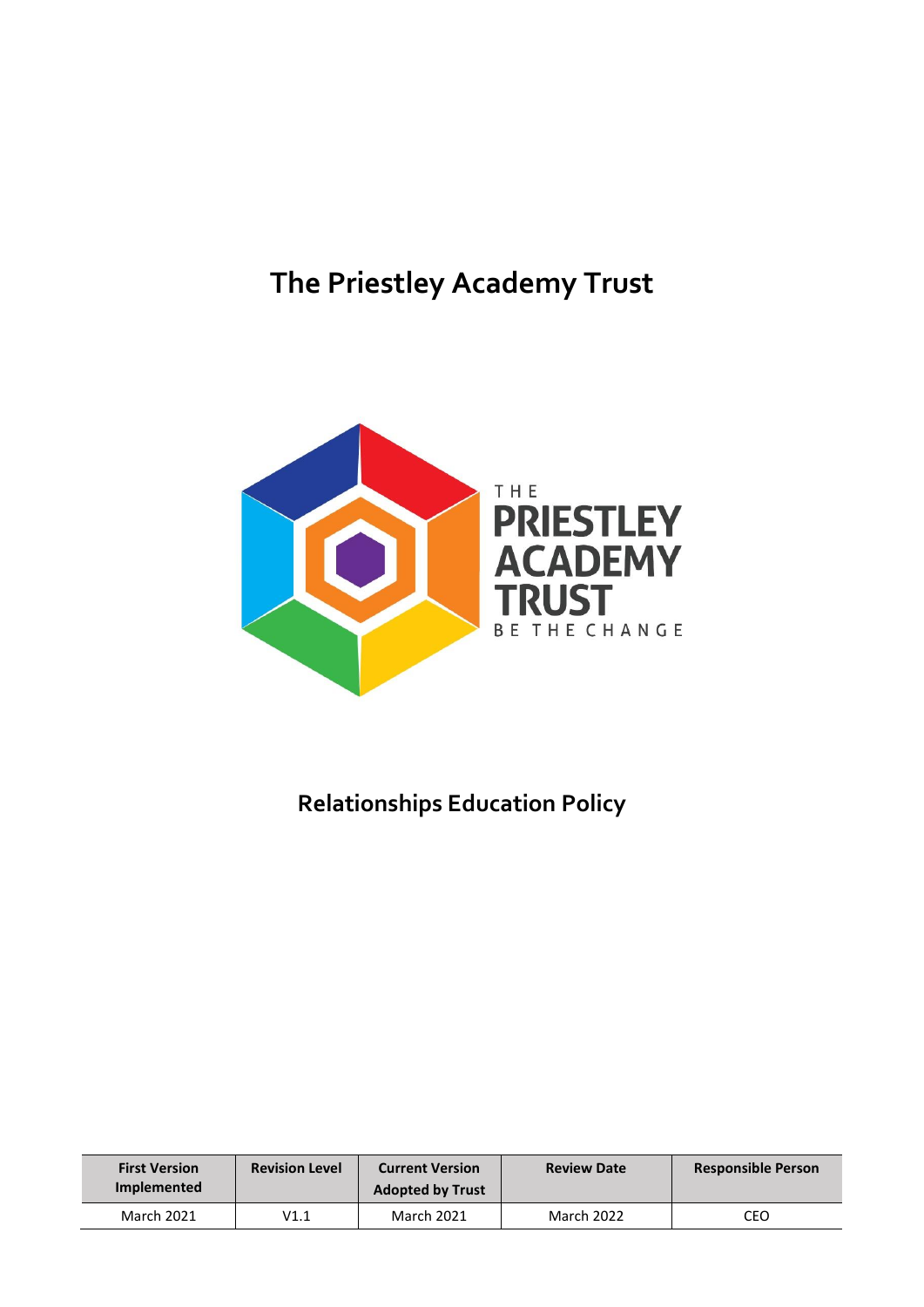# **Contents**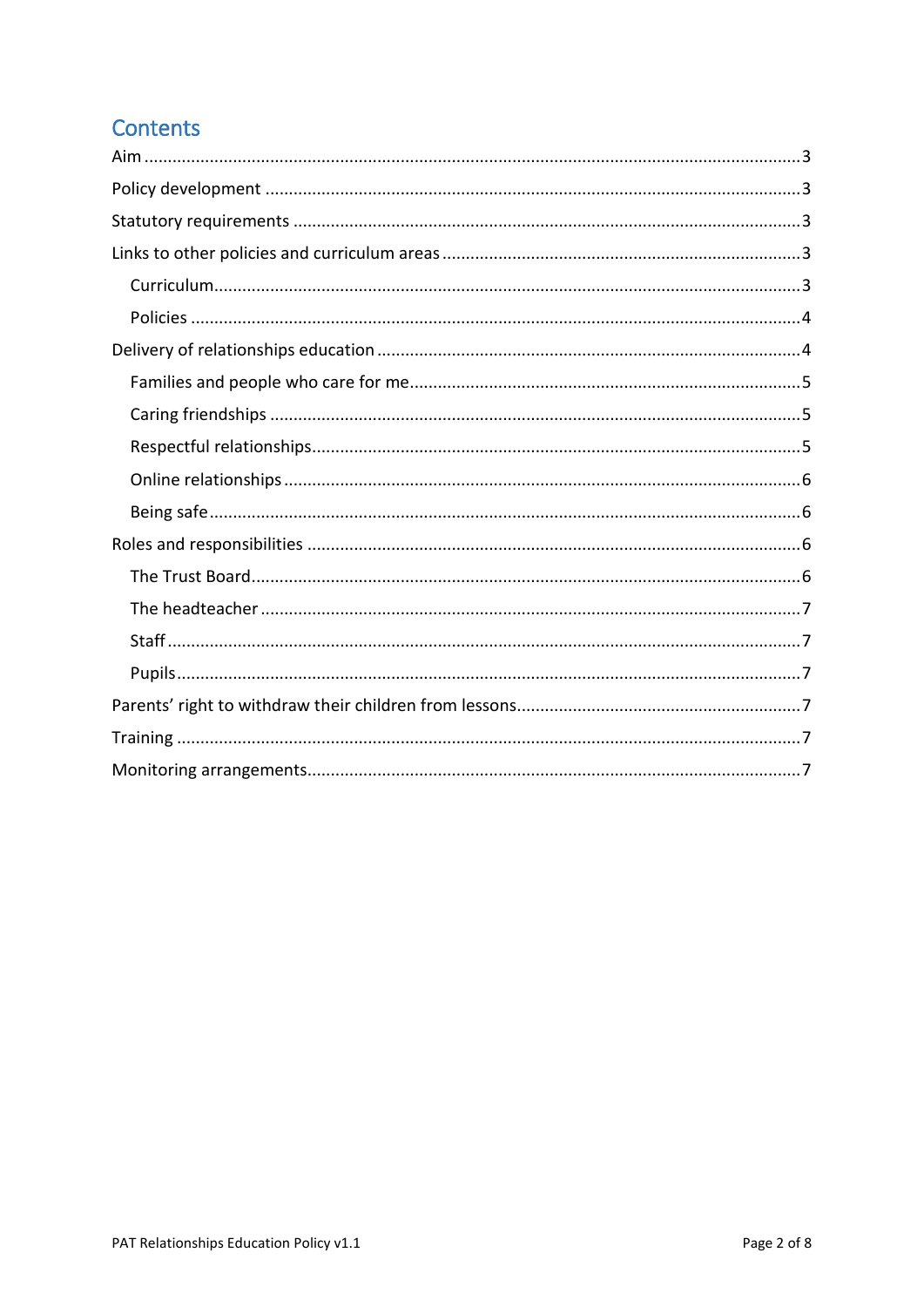### <span id="page-2-0"></span>Aim

The aim of relationships education at our Trust is to help pupils develop self-respect, confidence and empathy. Pupils will learn about what makes healthy relationships, focussing on family and friendships, in a way that is age appropriate and sensitive to their faith. This will include online relationships, and how to seek help if they feel unsafe. Teaching will respect the diversity of families in our community.

Relationships education is not about sexual relationships.

The Priestley Academy Trust's vision is to offer an outstanding, transformational learning experience for each pupil with a strong emphasis on academic excellence, character development and public service.

# <span id="page-2-1"></span>Policy development

This policy has been developed in consultation with staff, pupils and parents as required by the Department for Education. We are committed to on-going consultation with families and stakeholders throughout the evolution of our Trust's relationships education programme. This process involved the following steps:

- 1. Review a working group pulled together all relevant information including national and local guidance
- 2. Staff consultation staff had the opportunity to look at the policy and make recommendations
- 3. Parent/Carer/Stakeholder consultation parents/carers and any interested parties were invited to work with us on the policy, look at examples of resources, and make recommendations
- 4. Pupil consultation we spoke to pupils about the skills they would like to learn
- 5. Ratification once amendments were made, the policy was shared with governors and ratified

### <span id="page-2-2"></span>Statutory requirements

Relationships education is compulsory in primary schools from 2020, so all pupils must take part in these lessons.

Sex education is not compulsory for primary schools. Pupils will learn about puberty as part of the science curriculum from school staff and/or health professionals. These sessions will be in gender groups in Years 5 and 6. Other aspects of sex education will not be covered unless safeguarding concerns determine otherwise. Parents will be informed in advance if that happens.

# <span id="page-2-3"></span>Links to other policies and curriculum areas

#### <span id="page-2-4"></span>Curriculum

At Key Stage 2, the science curriculum includes teaching about changes to the human body as it grows from birth to old age, including puberty. This remains statutory.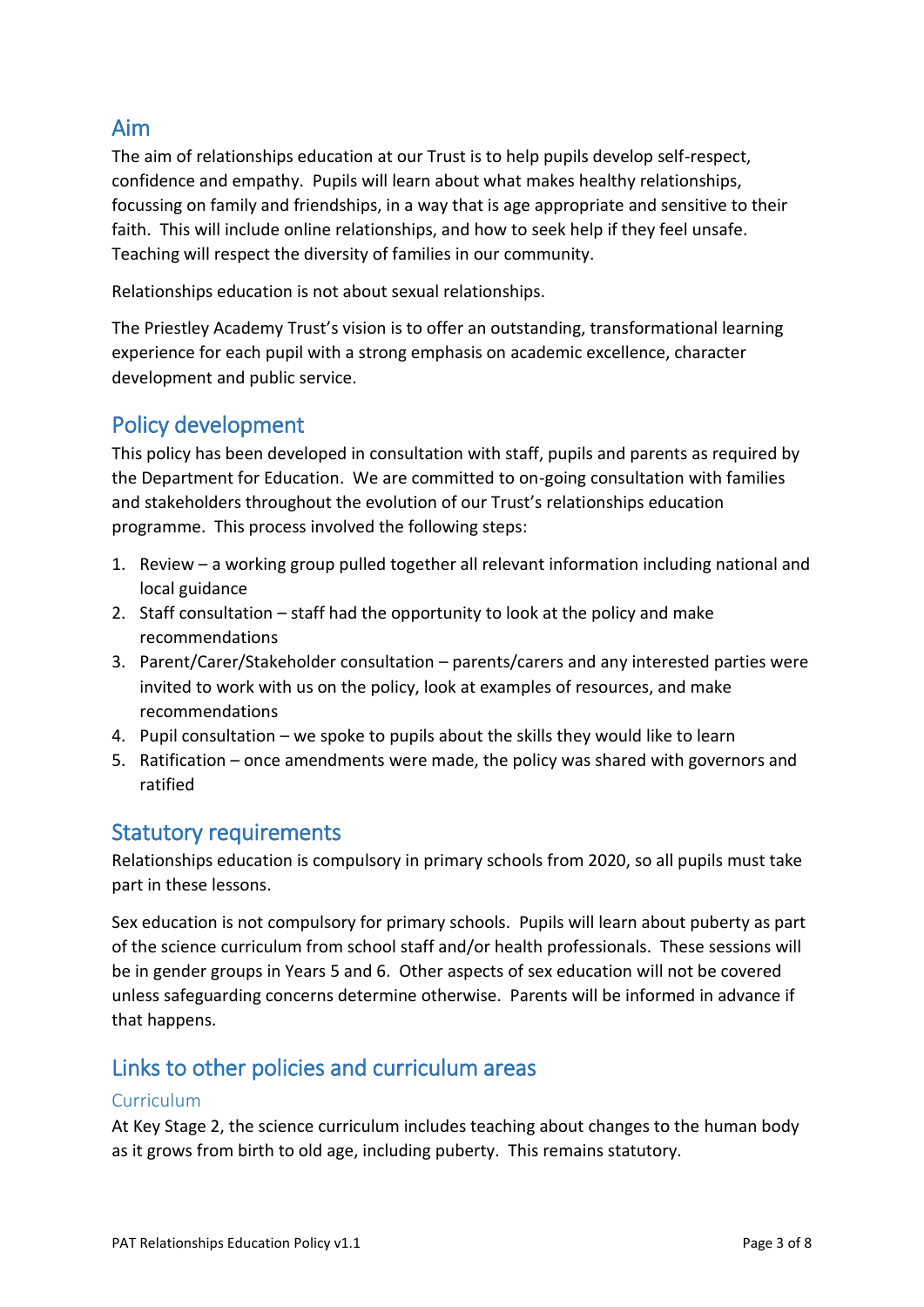Religious education links to relationships education by looking at family, values and morals, and the celebration of marriage in different traditions.

Health education, which is statutory in state funded schools from September 2020, includes teaching on feelings as they relate to mental wellbeing, the importance of friends and family, the impact of bullying, and how children can seek help if they have worries. It also requires schools to teach about the emotional and physical changes that take place during puberty.

#### <span id="page-3-0"></span>Policies

The content of relationships education is supported by our policies on anti-bullying, equality and diversity and child protection and safeguarding.

# <span id="page-3-1"></span>Delivery of relationships education

Relationships education will be inclusive for all pupils, sensitive to all family and faith backgrounds and pupils' own identities. It will be respectful of all protected characteristics under the Equality Act 2010. Protected characteristics are age, disability, gender reassignment, race, religion or belief, sex, sexual orientation, marriage and civil partnership and pregnancy and maternity.

Across all Key Stages, pupils will be supported to develop the following skills as appropriate to their age:

- Communication skills
- Forming positive relationships including self-respect as well as respect and empathy for others
- Recognising and assessing potential risks
- Assertiveness and managing conflict and difficult emotions

These skills are taught within the context of family life and friendships, in an age appropriate way. The school environment will reflect, value and celebrate the diversity of friendships and relationships. Lessons will be delivered by school staff with support from other agencies where appropriate.

Children will sometimes ask questions pertaining to relationships, sex or sexuality that go beyond what is set out in the curriculum. If questions go unanswered by school staff, children may turn to inappropriate sources of information including the internet. We will answer any questions in a way that is sensitive to children's family and faith backgrounds, appropriate to their age and understanding, and consistent with the relationships education policy and scheme of work. This may necessitate discussion on a one-to-one basis or in small groups, as not every child in a class will have the same type of questions. We may contact parents if we need guidance about a child's needs or if we think a child would benefit from their parents' input around a particular issue.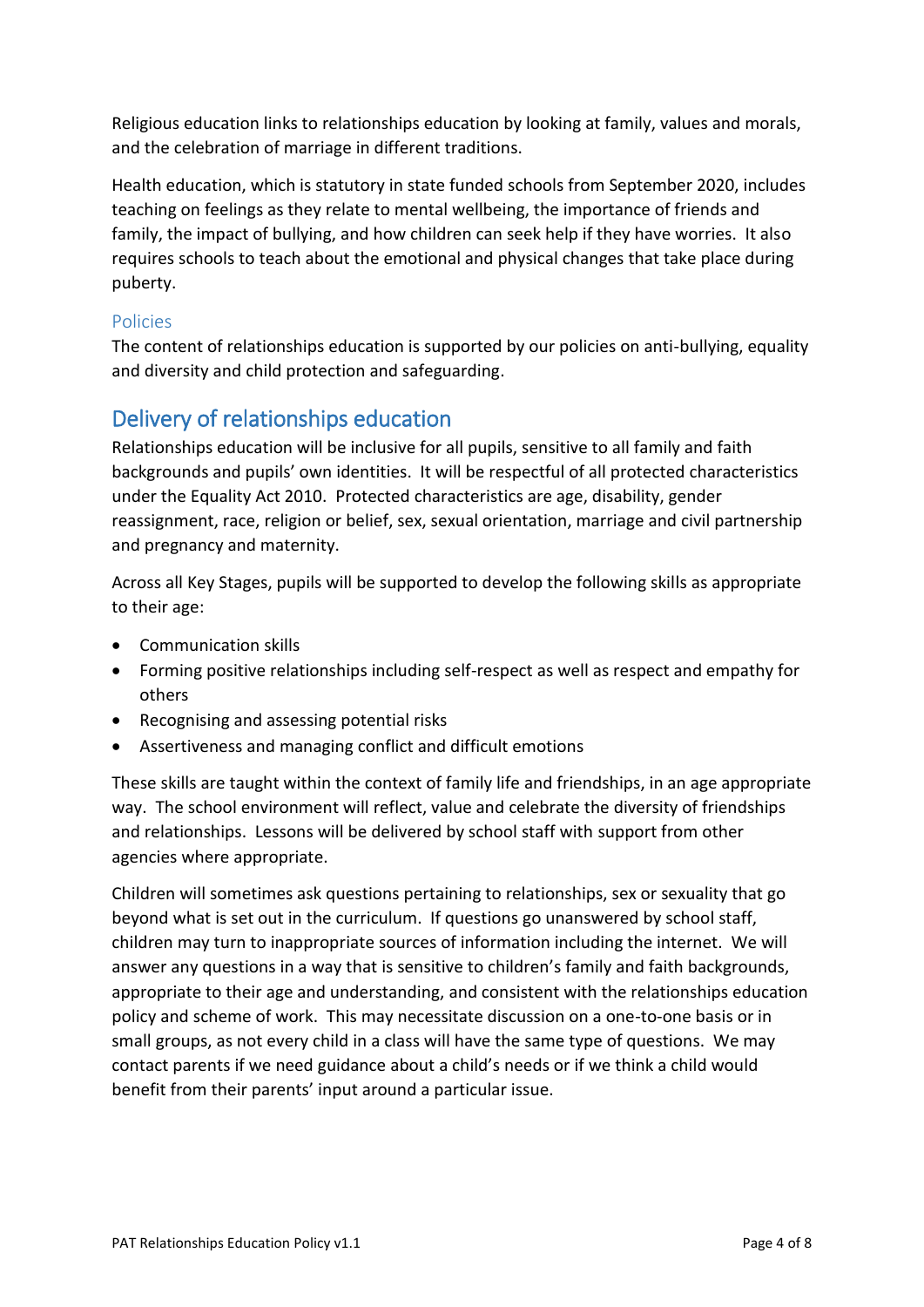The Department for Education (DfE) has set out guidance on what children must learn by the end of Year 6, under a series of themes. The statutory content as written by the DfE is set out below. Some themes will recur throughout school while others will be taught in most appropriate years.

#### <span id="page-4-0"></span>Families and people who care for me

- Families are important for children growing up because they can give love, security and stability
- Characteristics of healthy family life, commitment to each other, including in times of difficulty, protection and care for children and other family members, the importance of spending time together and sharing each other's lives
- Others' families, either in school or in the wider world, sometimes look different from their family, but that they should respect those differences and know that other children's families are also characterised by love and care
- Stable, caring relationships, which may be of different types, are at the heart of happy families, and are important for children's security as they grow up
- Marriage represents a formal and legally recognised commitment of two people to each other which is intended to be lifelong
- How to recognise if family relationships are making them feel unhappy or unsafe, and how to seek help or advice from others if needed

#### <span id="page-4-1"></span>Caring friendships

- How important friendships are in making us feel happy and secure, and how people choose and make friends
- Characteristics of friendships, including mutual respect, truthfulness, trustworthiness, loyalty, kindness, generosity, trust, sharing interests and experiences and support with problems and difficulties
- Healthy friendships are positive and welcoming towards others, and do not make others feel lonely or excluded
- Most friendships have ups and downs, and that these can often be worked through so that the friendship is repaired or even strengthened, and that resorting to violence is never right
- How to recognise who to trust and who not to trust, how to judge when a friendship is making them feel unhappy or uncomfortable, managing conflict, how to manage these situations and how to seek help or advice from others, if needed

#### <span id="page-4-2"></span>Respectful relationships

- The importance of respecting others, even when they are very different from them (for example, physically, in character, personality or backgrounds), or make different choices or have different preferences or beliefs
- Practical steps they can take in a range of different contexts to improve or support respectful relationships
- The conventions of courtesy and manners
- The importance of self-respect and how this links to their own happiness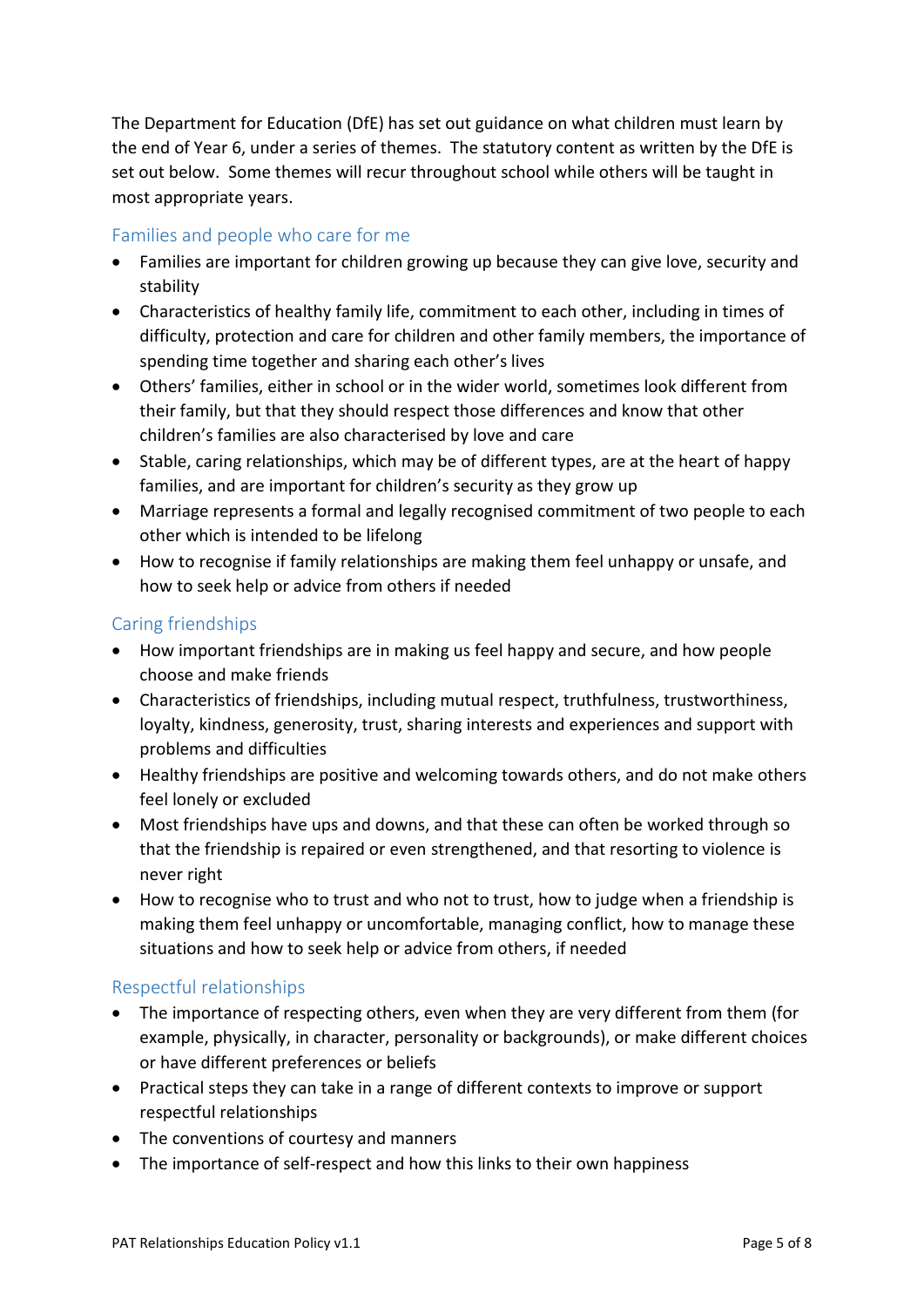- In school and in wider society they can expect to be treated with respect by others, and that in turn they should show due respect to others, including those in positions of authority
- Different types of bullying (including cyberbullying), the impact of bullying, responsibilities of bystanders (primarily reporting bullying to an adult) and how to get help
- What a stereotype is, and how stereotypes can be unfair, negative or destructive
- The importance of permission-seeking and giving in relationships with friends, peers and adults

#### <span id="page-5-0"></span>Online relationships

- People sometimes behave differently online, including by pretending to be someone they are not
- The same principles apply to online relationships as to face-to-face relationships, including the importance of respect for others online including when we are anonymous
- Rules and principles for keeping safe online, how to recognise risks, harmful content and contact, and how to report them
- How to critically consider their online friendships and sources of information including awareness of the risks associated with people they have never met
- How information and data is shared and used online

#### <span id="page-5-1"></span>Being safe

- What sorts of boundaries are appropriate in friendships with peers and others (including in a digital context)
- Privacy and the implications of it for both children and adults; including that it is not always right to keep secrets if they relate to being safe
- Each person's body belongs to them, and the differences between appropriate and inappropriate or unsafe physical, and other, contact
- How to respond safely and appropriately to adults they may encounter (in all contexts, including online) whom they do not know
- How to recognise and report feelings of being unsafe or feeling bad about any adult
- How to ask for advice or help for themselves or others, and to keep trying until they are heard
- How to report concerns or abuse, and the vocabulary and confidence needed to do so
- Where to get advice eg family, school and/or other sources

# <span id="page-5-2"></span>Roles and responsibilities

#### <span id="page-5-3"></span>The Trust Board

The Trust Board will approve the relationships education policy, and hold the headteacher to account for its implementation.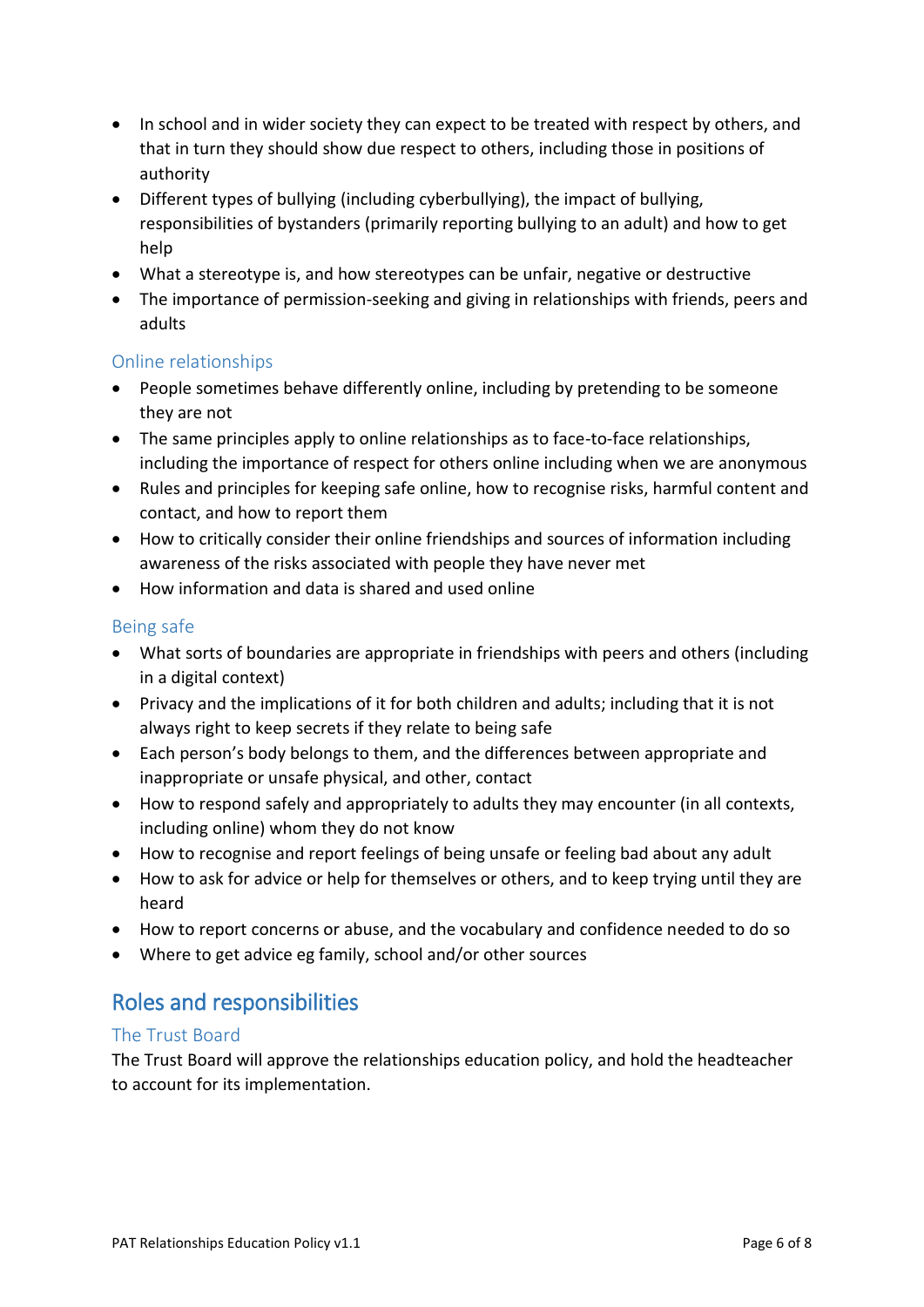#### <span id="page-6-0"></span>The headteacher

The headteacher is responsible for ensuring that relationships education is taught consistently across the school, and for managing requests to withdraw pupils from nonstatutory sex education lessons, if applicable.

#### <span id="page-6-1"></span>**Staff**

Staff are responsible for:

- Delivering relationships in a sensitive way, taking account of pupils' family and faith backgrounds
- Modelling positive attitudes to relationships education, as with any other subject
- Monitoring children's learning in order to ensure they make progress
- Responding to the needs of individual pupils
- Responding appropriately to pupils whose parents wish them to be withdrawn from the non-statutory sex education lessons, if applicable

Staff do not have the right to opt out of teaching relationships education. Staff who have concerns about teaching this subject are encouraged to seek support.

#### <span id="page-6-2"></span>Pupils

Pupils are expected to engage fully in relationships education lessons and treat others with respect and sensitivity, as we expect all the time in school.

### <span id="page-6-3"></span>Parents' right to withdraw their children from lessons

Parents have the right to withdraw their children from sex education lessons taught as part of the relationships education or PSHE curriculum.

Requests for withdrawal should be put in writing and addressed to the headteacher. A copy of withdrawal requests will be placed in the pupil's file so that parents' wishes are on record. Alternative work will be given to pupils who are withdrawn from sex education.

Primary schools are required to teach the elements of sex education contained in the science curriculum and there continues to be no right to withdraw from these lessons.

### <span id="page-6-4"></span>**Training**

Staff are trained on the delivery of relationships education as part of their induction and it is included in our continuing professional development calendar.

The headteacher will also invite visitors from outside the school, such as school nurses or sexual health professionals, to provide support and training to staff teaching RSE. The sessions delivered by outside visitors will be consistent with our policy on relationships education.

### <span id="page-6-5"></span>Monitoring arrangements

The delivery of RSE is monitored by the headteacher through the school's monitoring arrangements.